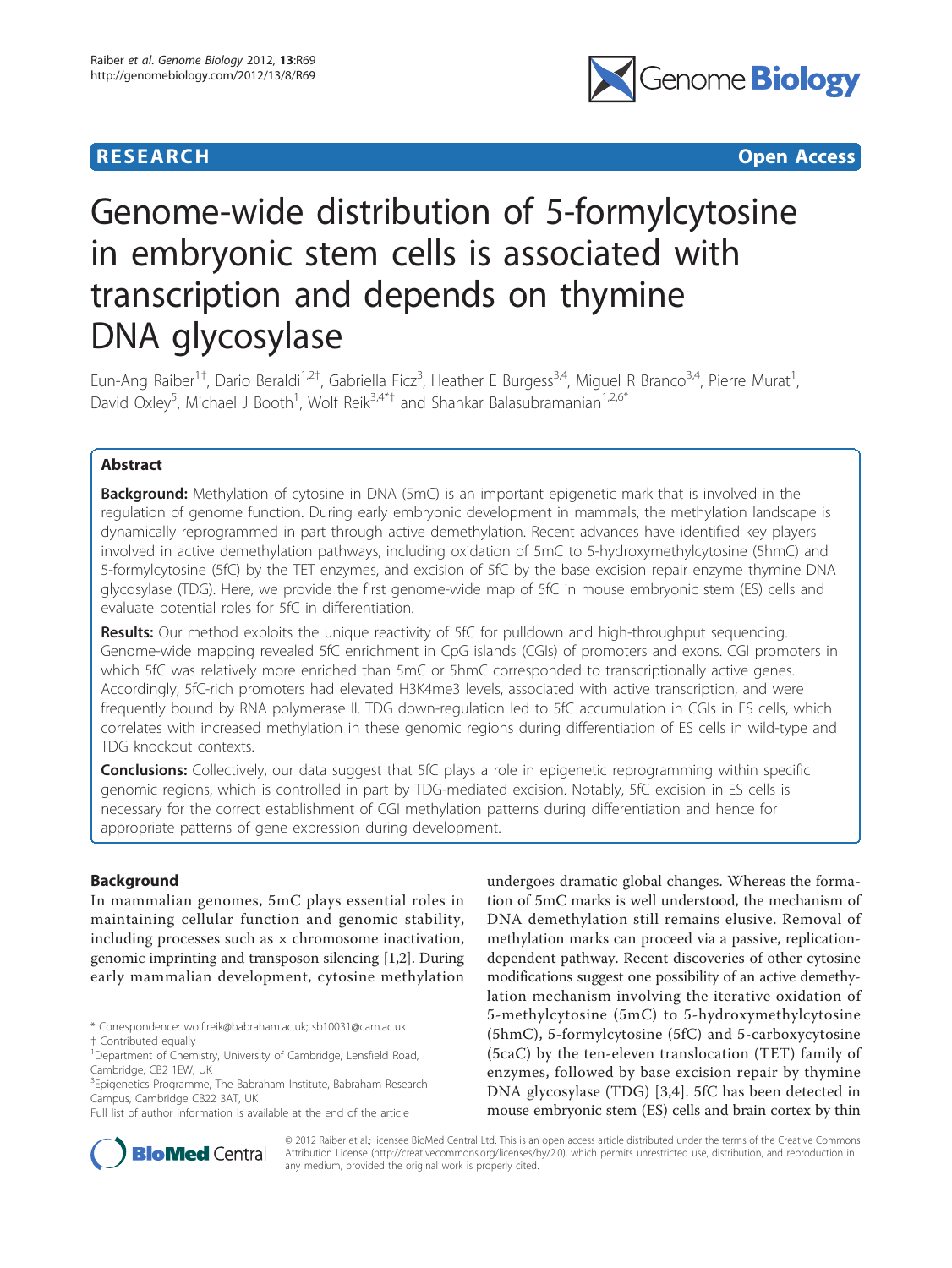layer chromatography and tandem liquid chromatographymass spectrometry. Quantification of 5fC in genomic ES cell DNA showed this modified base to be present at around a level of 0.02 to 0.002% of all cytosine species, which is roughly 10- to 100-fold lower than those of 5hmC [[4,5\]](#page-10-0). In ES cells, TET1 and TET2 are highly expressed and considered to play roles in reprogramming 5mC and control of the differentiation potential [\[6,7](#page-10-0)]. 5fC levels dramatically decrease with ongoing differentiation, suggesting its potential involvement during epigenetic reprogramming [[5\]](#page-10-0). Indeed, immunostaining of zygotes that undergo global demethylation has shown that the appearance of 5fC and 5caC in the male pronucleus is associated with Tet3-mediated loss of 5mC [[8\]](#page-10-0).

Bisulfite treatment and subsequent high throughput sequencing (BS-Seq) has been the gold standard for the detection of cytosine methylation. This method, however, does not distinguish 5mC from 5hmC or cytosine from 5fC and 5caC. Specific antibodies have been used to enrich and map 5mC (methylated DNA immunoprecipitation (MeDIP)-Seq) and 5hmC (hydroxymethylated DNA immunoprecipitation (hMeDIP)-Seq) [[9\]](#page-10-0). The use of chemical labeling is an alternative method to enrich and sequence 5hmC in the genome [\[10](#page-10-0),[11\]](#page-10-0). The most recent breakthrough in this field came with two new methods allowing the measurement of 5hmC at single base resolution [[12,13\]](#page-10-0). While various techniques for genome-wide analysis of 5mC and 5hmC are available, there is currently no method that allows the positional mapping of 5fC in the genome. We set out to develop and apply an approach to profile the incidence of 5fC in ES cells by deep sequencing in order to study its involvement in the epigenetic control mechanism.

#### Results and discussion

#### Development of the 5fC pulldown method

As mass spectrometry analysis has shown 5fC to be present at only 0.02 to 0.002% of all cytosine species in ES cells (approximately  $0.12$  picomol in 20  $\mu$ g DNA) [[4\]](#page-10-0), we aimed to develop a robust and sensitive method capable of detecting a single 5fC modification within a short (approximately 100 bp) DNA fragment. We considered two independent approaches.

The first method used a commercially available 5fC antibody that had previously been used to stain 5fC during mouse pre-implantation development [\[8](#page-10-0)]. We evaluated the suitability of this antibody for immunoprecipitation using two synthetic 103-mers, each bearing only a single CpG motif, one with and one without a 5fC modification, as a stringent model system (Table s1 in Additional file [1](#page-9-0)). 5fC-DNA pulldown (5fC-DP) analysis revealed that the antibody showed only 1.6-fold discrimination between the 5fC-positive and 5fC-negative DNA strands (Figure [1a\)](#page-2-0).

The second approach involved the chemical reaction of 5fC with an oxyamine functionality to covalently attach the biotin tag and subsequent pulldown using streptavidin-coated magnetic beads. We optimized the oxyamine reaction by adapting the conditions first reported by Pfaffeneder et al. [[5\]](#page-10-0). The oligonucleotide was incubated with a commercially available aldehyde reactive probe (ARP; O-(biotinylcarbazoylmethyl) hydroxylamine) in the presence of anisidine at pH 5 for 24 h at room temperature. We used mass spectrometry to monitor the reaction between a synthetic 9-mer oligonucleotide containing all the four bases (G, A, T and C) plus a single 5fC modification, and the ARP (Figure [1b;](#page-2-0) Figure s1A and Table s2 in Additional file [1](#page-9-0)). After 24 h, the formation of a single biotinylated oligonucleotide was observed without side products. We tested the same reaction on a synthetic oligomer where 5fC was replaced by 5hmC. This reaction led exclusively to the recovery of starting material demonstrating very high specificity for the biotin labeling reaction (Figure s1B in Additional file [1](#page-9-0)). We then optimized pulldown conditions (see Materials and methods) using the biotinylated 103-mer to achieve enrichments of around 1,000-fold for the 5fC-containing DNA (Figure [1c](#page-2-0)). Thus, in our hands, the chemical pulldown method exhibited considerably higher 5fC-DNA enrichment than the antibody-based immunoprecipitation and was therefore employed for the genome-wide mapping of 5fC. We also tested the selectivity of our method for the pulldown of 5fC versus abasic sites (apurinic/apyrimidinic sites) as ARPs have previously been used to tag abasic sites [[14](#page-10-0)]. We found that our pulldown method was highly specific for the enrichment of 5fC (Figure s2 and Table s3 in Additional file [1\)](#page-9-0).

#### Genome-wide mapping of 5fC

We adapted a published method for the pulldown of biotinylated DNA [[11](#page-10-0)], to analyze the distribution of 5fC in ES cells by deep sequencing of enriched DNA fragments.

Sequencing libraries were tested for the efficiency of the pulldown step by quantitative PCR of the synthetic oligonucleotides 5fC-103mer (1 pg) and C-103mer (10 pg) that were spiked into the sample prior to pulldown. Samples were sequenced in two biological replicates, which were found to be highly reproducible in terms of correlation between replicates at the significantly enriched sites (Figure s3 in Additional file [1\)](#page-9-0). A genomic input library was also prepared and sequenced and was used as background control for the identification of read-enriched regions in the pulldowns. We compared the 5fC data with published MeDIP-Seq and hMeDIP-Seq data [[9\]](#page-10-0) for 5mC and 5hmC, respectively. It is noteworthy that similar to MeDIP-Seq and hMeDIP-Seq, 5fC-DP-Seq shows the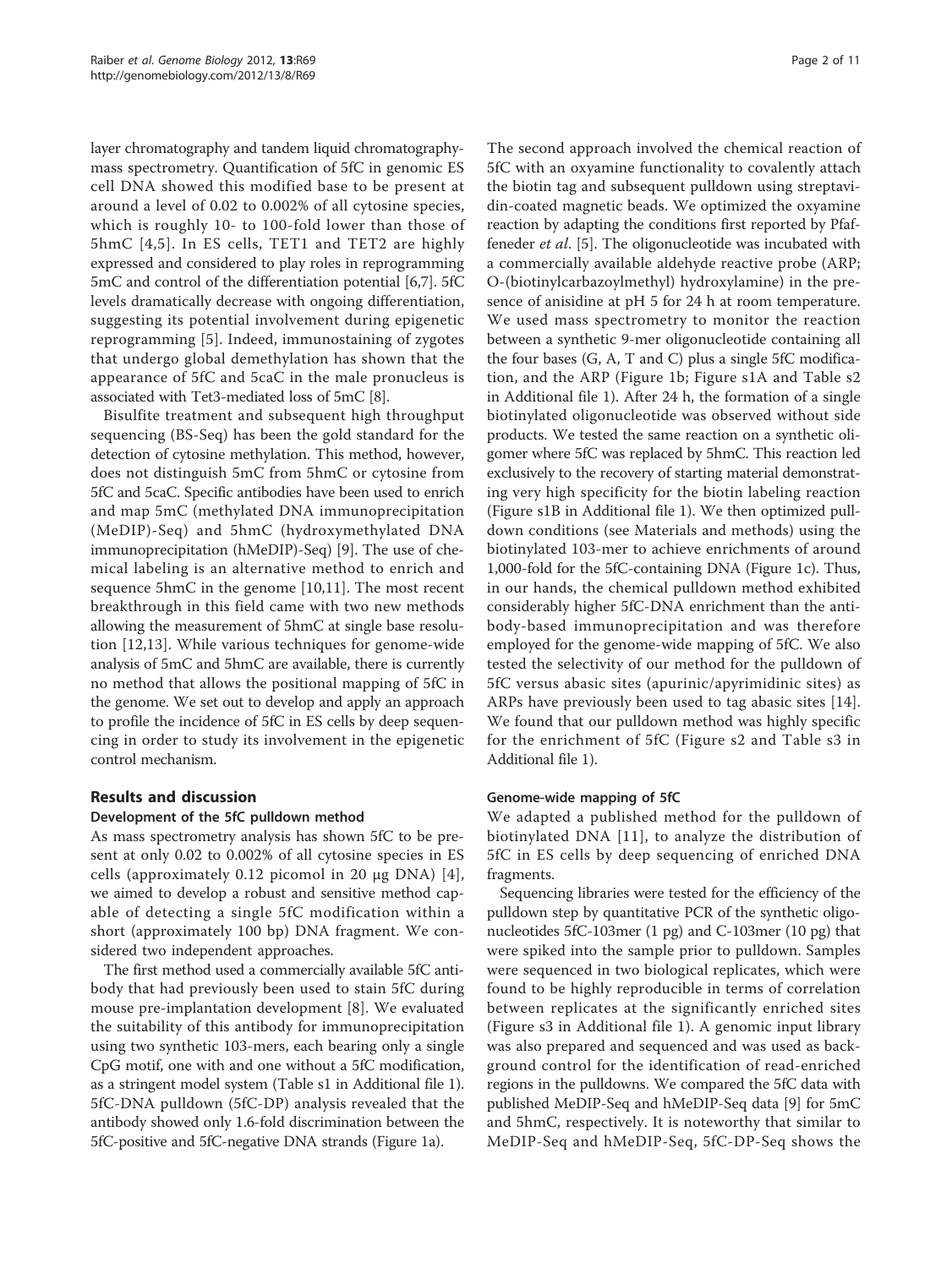<span id="page-2-0"></span>

for the biotinylation reaction of a 9-mer containing a single 5fC. The oligonucleotide was incubated at room temperature with an ARP in the presence of anisidine at pH 5 for 24 h and resulted in the formation of a single product. (c) Pulldown of 1 pg 5fC-biotin-103mer in the presence of 10 pg C-103mer and 5 µg salmon sperm DNA using streptavidin-coated magnetic beads resulted in an enrichment of the biotinylated DNA of around 1,000-fold. Error bars represent the standard error of the mean.

relative enrichment to the input library rather than the absolute 5fC levels. TET1 binding sites (data taken from [[15\]](#page-10-0)) were enriched in 5hmC and 5fC, but not 5mC, which is in accordance with the fact that TET1 is the catalyst for the generation of 5hmC and 5fC (Figure s4 in Additional file [1](#page-9-0)). The genome-wide distribution of 5fC followed a similar pattern to 5hmC with enrichments in euchromatic regions, including CpG islands (CGIs), exons and promoters (Figure [2a;](#page-3-0) Additional file [2](#page-9-0)). We also looked at the 5' UTR of LINE1 and the intracisternal A particle long terminal repeat (IAP LTR), all of which showed enrichments of 5fC in contrast to the depletion in the gene body of LINE and also other retrotransposon elements (Figure [2b;](#page-3-0) Additional file [1](#page-9-0), Figure s5). The 5' UTR of LINE1 displayed high levels of 5hmC, medium levels of 5fC and low levels of 5mC. In contrast, IAP LTR had low levels of 5hmC, medium levels of 5fC and high levels of 5mC, demonstrating that the kinetics at each oxidation

stage depends on the genomic context. It remains to be seen if these patterns are associated with active demethylation.

The profiles shown in Figure [2c](#page-3-0) represent the enrichment levels of cytosine modifications for all genes separated into CGI- or non CGI-containing genes. In CGIcontaining promoters there is a sharp enrichment peak of 5fC at the transcription start site and a slightly less localized enrichment of 5hmC with a depletion of 5mC at the transcription start site. In contrast, the profile of non-CGI promoter regions of the reference genes showed a much less pronounced increase in the levels of both 5mC and 5fC upstream of the transcription start site; these then remain at a constant level throughout the gene bodies. Overall, our analyses show that, depending on genomic regions, we observed different distributions of 5fC, 5hmC and 5mC, which suggests that the kinetics of processing 5mC are distinct between genomic regions. That 5fC is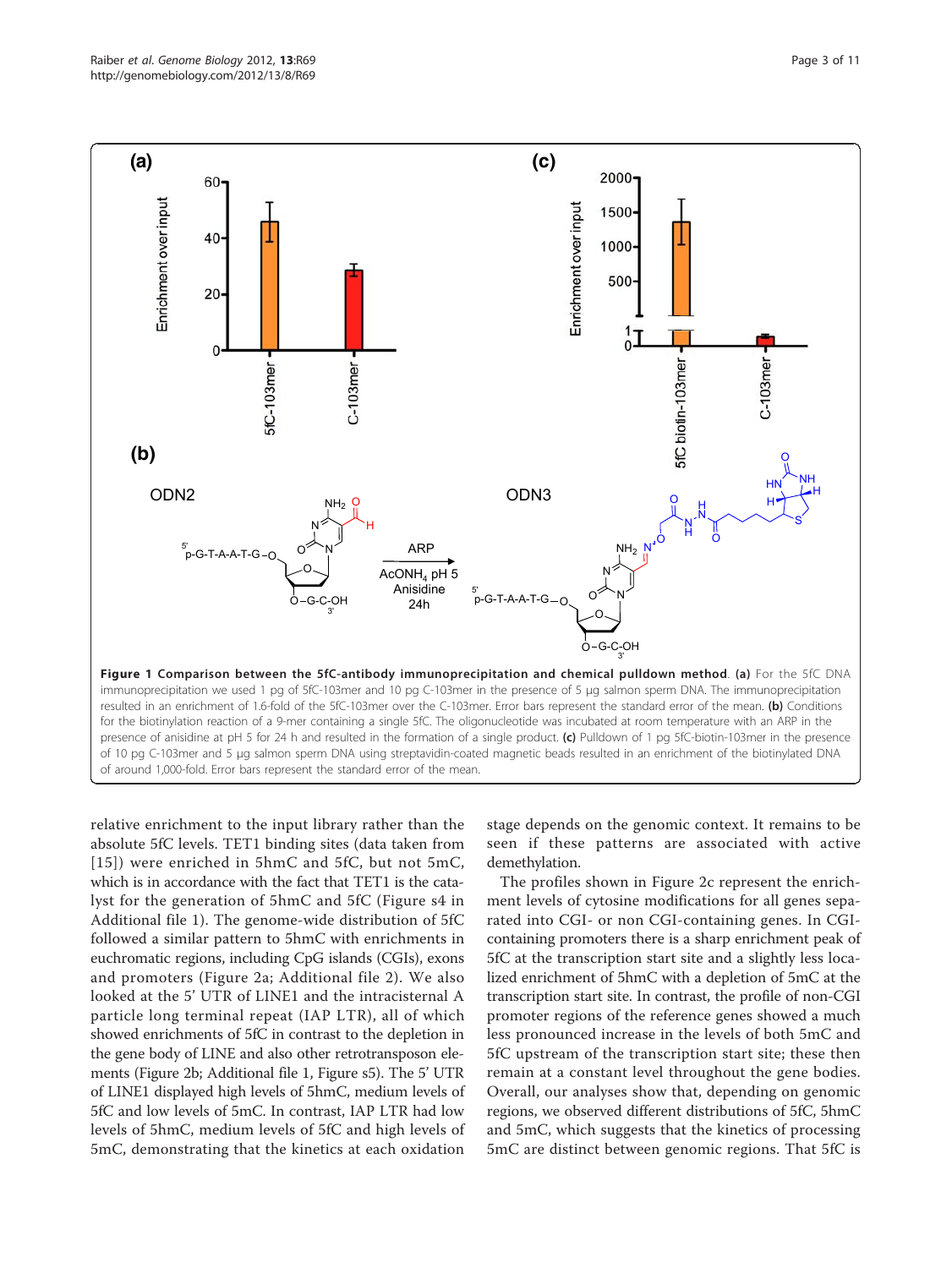<span id="page-3-0"></span>

especially enriched in CGIs also supports the role of 5fC in the maintenance of hypomethylation in these regions in ES cells.

#### 5fC is associated with active gene expression in ES cells

We identified CGIs that showed a significant difference in 5fC enrichment compared to 5mC and 5hmC, and further characterized them using gene ontology categories. Therefore, we associated each island with the nearest gene within 5 kb and searched for overrepresented categories in this set. Gene ontology analysis of the 5fC-enriched genes identified pathways that were associated with transcription regulation (Table s4 in Additional file [1\)](#page-9-0). We also examined

the correlation between 5fC at CGI gene promoters and their transcription levels using published gene expression data [[9\]](#page-10-0). Specifically, we compared gene expression levels for cases where one cytosine modification in the CGI promoter region was relatively more enriched than other cytosine derivatives. We found that genes whose CGI promoters were 5fC-rich (relative to 5mC or 5hmC) showed higher expression than the overall group of CGI assigned genes (Figure [3a;](#page-4-0) Table s5 in Additional file [1\)](#page-9-0). This suggests that the shift in equilibrium between the different cytosine modifications at promoter sites may be linked to mechanisms that control gene activity. Consistent with this observation, when genes were categorized as low, medium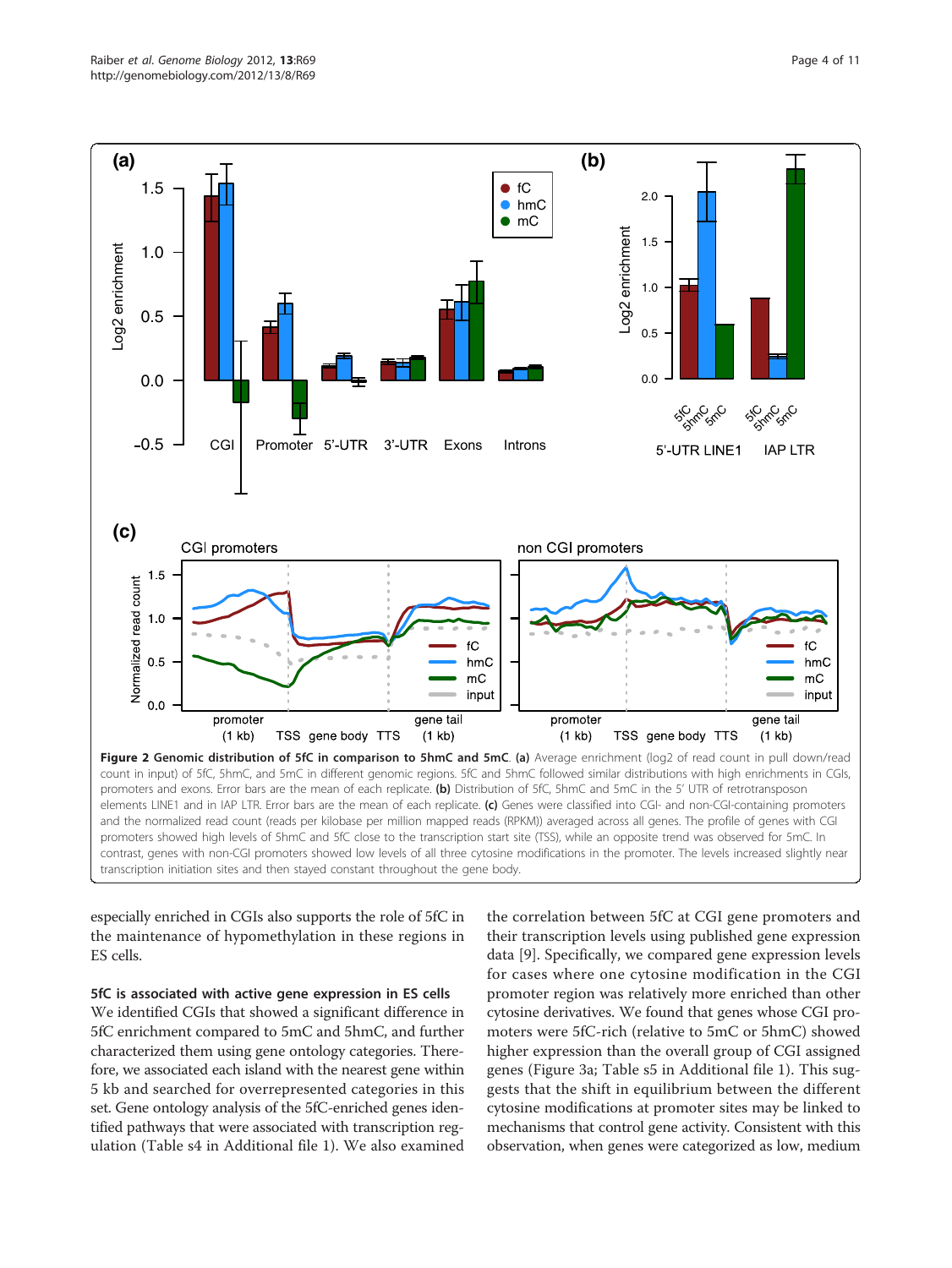<span id="page-4-0"></span>

CTCF, p300 and Pol II over the input. RPKM, reads per kilobase per million mapped reads.

or highly expressed genes, expression levels positively correlated with 5fC levels (Figure 3b). Promoters enriched in 5fC were also associated with correspondingly high levels of the activating histone mark H3K4me3 (histone H3 trimethylated at lysine 4; data taken from [\[16](#page-10-0)]), whereas those enriched in 5mC were depleted of H3K4me3 (Figure 3c). When we measured the enrichment of cytosine modifications in the binding sites of three key transcription regulatory elements, CTCF, p300 and RNA polymerase II (Pol II), we found that 5fC was significantly enriched in Pol II binding sites, supporting a strong link between this modification and gene regulation (Figure 3d; Figure s6 in Additional file [1\)](#page-9-0). In contrast, we observed low levels of 5fC in binding sites of CTCF, a transcriptional repressor. Collectively, these data associate the presence of 5fC with transcriptional activity of genes in ES cells. It remains to be seen whether 5fC represents a mark that is poised for rapid demethylation

of incoming aberrant methylation in CGIs and is thus linked to the onset of gene activation or indeed whether 5fC on its own is involved in epigenetic control mechanisms.

#### TDG knockdown results in genomic redistribution of 5fC

TDG was initially shown to mediate the base excision repair of deaminated 5mC. Recent studies have shown that TDG can also excise 5fC and 5caC, providing a new dimension to our understanding of the active demethylation pathway [[3](#page-10-0),[17\]](#page-10-0). To further understand the role of TDG, we analyzed the changes in the genomic distribution of 5fC in ES cells depleted for TDG, compared to a control in which cells were treated with a non-targeting small interfering RNA (siRNA). The knockdown (KD) resulted in the downregulation of TDG expression by 97% (Figure s7 in Additional file [1\)](#page-9-0). Mass spectrometry analysis showed that TDG KD increased overall 5fC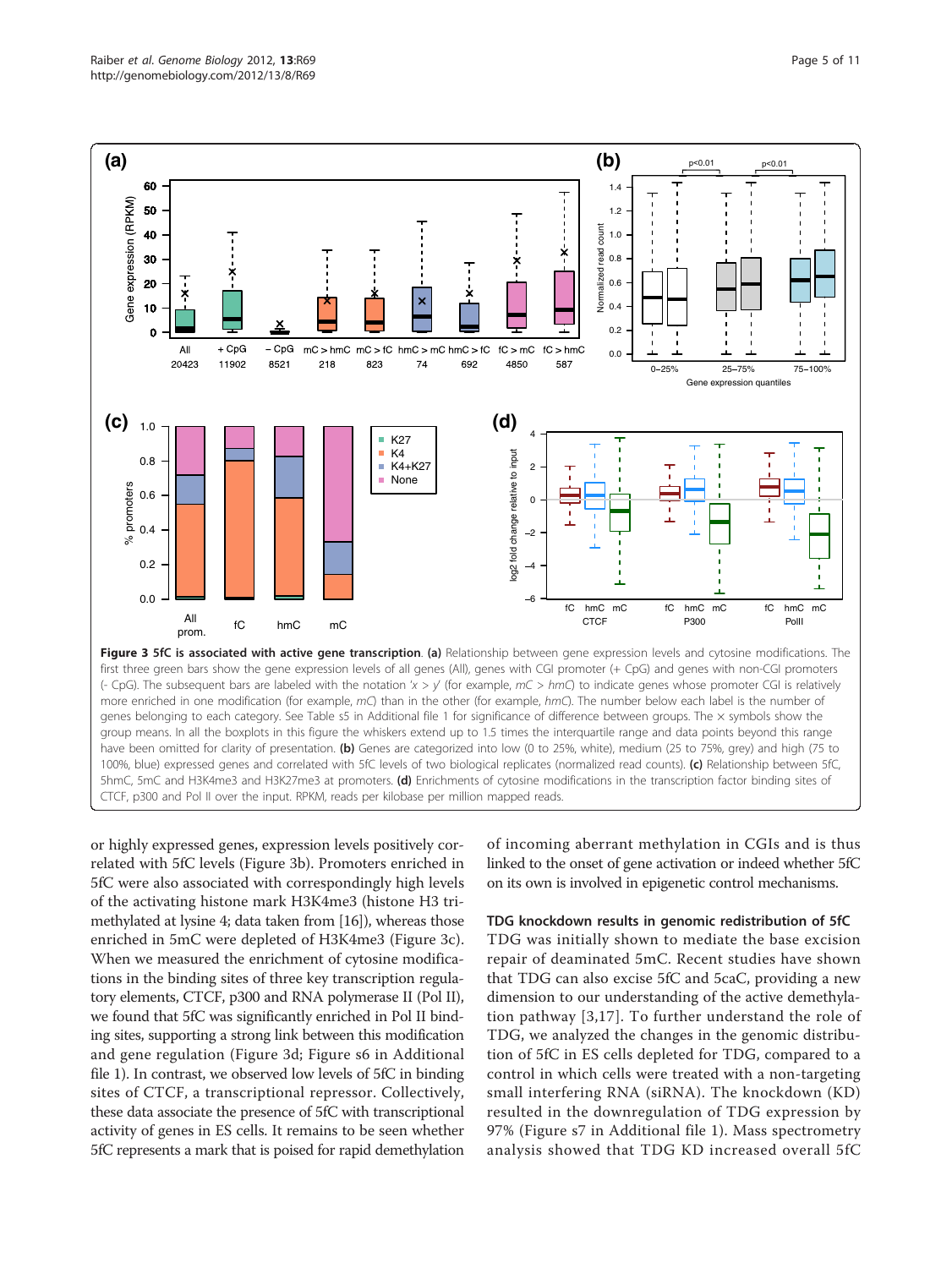levels by six-fold, consistent with its role in excising 5fC, whereas methylation levels stayed constant (Figure s8 in Additional file [1](#page-9-0)). In general, we found that more than 98% of 5fC-enriched regions from TDG KD overlapped with those found in the siRNA control. Genome-wide 5fC mapping of the TDG KD showed 5fC-enriched sites were distributed with a reduced overall coverage of the genome (5fC sites distributed over 138 Mb in contrast to 415 Mb in the control). Thus, 5fC must be present at higher levels and/or higher density in the enriched sites for the TDG KD. This also indicates that the formation of 5fC marks at those remaining 277 Mb must be via a distinct pathway that is TDG-dependent, perhaps involving TET recruitment by TDG. It can also mean that the loss of 5fC in these particular regions is TDG-independent via an alternative pathway.

We then compared the enriched regions between TDG KD and siRNA control and found that 5% (out of 138 Mb) were significantly more highly enriched than in the control. We annotated these regions to genomic functions and found that the change predominantly affected CGIs and exons (Figure 4a). The CGIs were mostly found in gene bodies and, to a certain extent, in promoters (Figure 4b). We identified the top 43 CGIs that showed the biggest increase in 5fC in the TDG-control and assigned it to the nearest gene. Gene ontology analysis of the genes acquiring 5fC revealed a significant link with pathways associated with cell morphogenesis and neural development/differentiation (Table s6 in Additional file [1](#page-9-0)).

### Lack of 5fC excision in CGIs is associated with aberrant DNA methylation patterns in differentiated cells

Next, we considered the role of 5fC in cells that were derived from developing mice that lacked TDG (TDG knockout (KO)). We hypothesized that lethality of TGD KO mice during embryogenesis (embryonic day 11.5) could be attributed in part to the inability to excise 5fC in the genome, which might interfere with lineage commitment of ES cells during differentiation. Differentiation of TDG KO ES cells to neuronal progenitor cells was shown previously to lead to hypermethylation of promoter CGIs in genes that include homeobox transcription factors and accumulation of DNA methylation at these sites was even more pronounced in mouse embryonic fibroblasts (MEFs) derived from TDG KO mice [[18\]](#page-10-0). We therefore identified the top 5fC-enriched peaks in ES cells and compared them to MeDIP-Seq datasets for wild-type and TDG KO embryonic fibroblasts (MEFs) and heterozygous ES cells (TDG± ES cells) from the HEROIC consortium [[19](#page-10-0)]. We found that CGIs overlapping these regions showed a tendency to gain methylation during development (Figure [5a\)](#page-6-0). Our data indicate that the presence of 5fC at a CGI may promote its methylation during differentiation. The increase in methylation from ES cells to MEFs was most pronounced for the 43 CGIs that showed the largest increase in 5fC upon TDG KD (Figure [5b](#page-6-0)). Moreover, the gain in methylation at these TDG-target CGIs is even larger in the absence of TDG, in MEFs derived from TDG KO embryos (Figure [5b](#page-6-0) and examples in Figure [5c](#page-6-0)). This suggests that the increased 5fC at these CGIs resulting

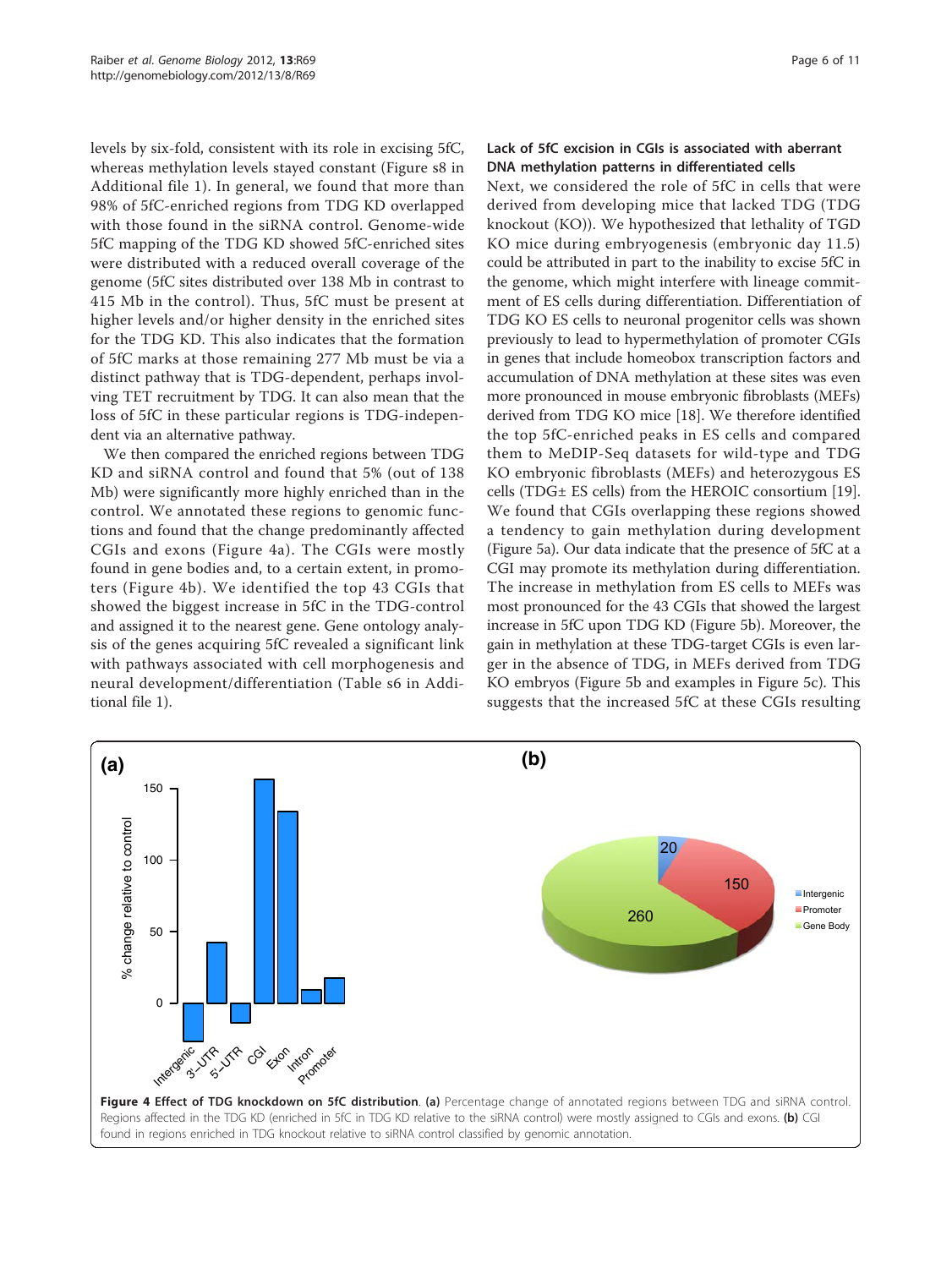<span id="page-6-0"></span>

cells. The 43 CGIs with the biggest increase in 5fC upon TDG KD have higher methylation in MEFs than ES cells and this increase is bigger in the absence of TDG. (c) Two example profiles (Hic1 and Csf2ra) show the overlap between 5fC CGI peaks in TDG KD ES cells and 5mC peaks at CGIs in TDG KO MEFs. The dotted grey line marks the transcription start site whereas the solid black lines represent CGIs. The shaded grey areas are the regions that are enriched for 5fC over control. RPKM, reads per kilobase per million mapped reads.

from the absence of TDG in the pluripotent stage of the early embryo may promote an even higher gain of methylation during development. In addition, TDG may also be acting in complementary pathways at these target CGIs to remove excess DNA methylation - for example, repairing mismatches resulting from 5mC deamination.

We also analyzed the 5fC distribution following siRNAmediated down-regulation of TET1, which led to a 50% decrease in genomic 5fC as measured by mass spectrometry (data not shown). Due to the presence of TET2 in ES cells, which presumably overlaps with TET1 in binding to chromatin in many genomic regions, we concluded that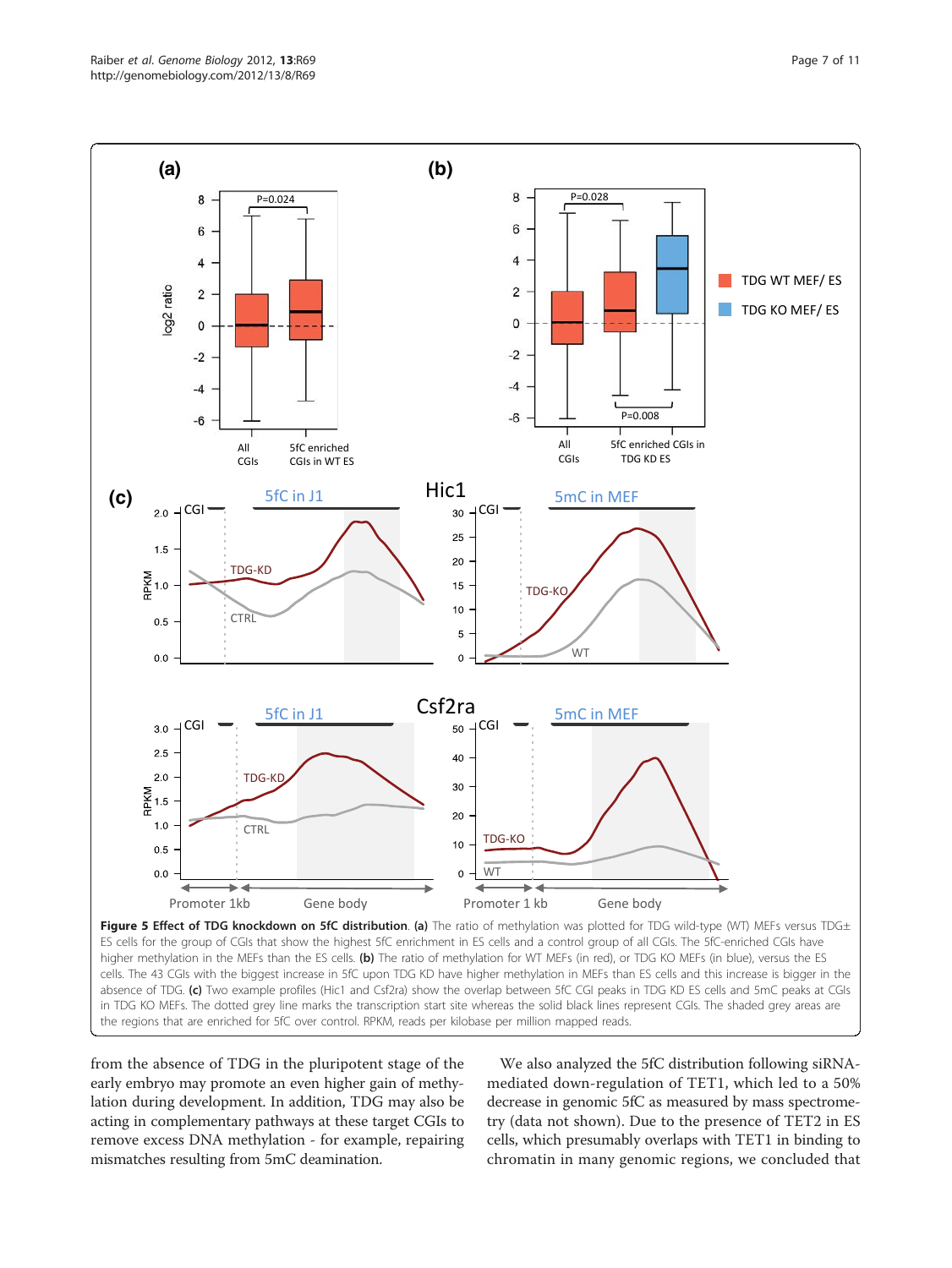additional work is needed to interpret the potential interaction between TET1, TET2 and TDG in ES cells, which is beyond the scope of this study.

# Conclusions

We have developed a robust and sensitive method to chemically label 5fC in genomic DNA. We have used this technique to enrich 5fC-containing DNA and have studied the genome-wide distribution of 5fC in mouse ES cells. Our study showed that 5fC was enriched in CGIs, which supports the role of 5fC in the maintenance of hypomethylation at CGIs in ES cells. CGI promoters that were more enriched in 5fC levels than 5hmC or 5mC correlated with active gene expression. Furthermore, 5fC-enriched promoter regions overlapped with H3K4me3 marks and 5fC was found enriched in the binding sites of Pol II. Overall, these observations suggest that the presence of 5fC marks is correlated with active gene expression in ES cells. TDG KD data demonstrated that TDG is actively involved in the removal of 5fC marks in CGIs, exons and promoter regions. This is in agreement with previous observations that TDG is involved in the maintenance of epigenetic stability by protecting CGIs from hypermethylation [\[18,20\]](#page-10-0). We also found that CGIs that showed the largest increase in 5fC upon TDG KD became methylated during normal differentiation, suggesting that 5fC excision may be necessary for the establishment of correct methylation pattern during differentiation.

# Materials and methods

#### General methods

Commercial reagents were used as received unless otherwise noted. ARP (O-(biotinylcarbazoylmethyl) hydroxylamine))was purchased from Cayman Chemical(Ann Arbor, Michigan, USA), Alexa Fluor® 488 hydroxylamine from Invitrogen (Carlsbad, California, USA), ammonium acetate from Sigma (Dorset, UK), anisidine from Aldrich (Dorset, UK)and potassium perruthenate from Alfa Aeasar (Ward Hill, Massachusetts, USA). Acetonitrile for high performance liquid chromatography (HPLC)-electrospray ionization (ESI)-mass spectrometry (MS) analysis was purchased from VWR (Radnor, Pennsylvania, USA), HPLC gradient grade. NHEt<sub>3</sub>OAc for HPLC buffers was purchased from Glenn Research (Sterling, Virginia, USA).

#### HPLC-ESI-MS analysis of oligonucleotides

The samples were analyzed by HPLC-ESI-MS on a Bruker (Fremont, USA) amaZon × Ion Trap MS and chromatographed by a Dionex (Sunnyvale, CA, USA ) UltiMate 3000 UHPLC system equipped with a diode array detector and a column oven. HPLC analysis of oligonucleotides was performed on a Nucleosil C18 column (250 × 4.6 mm, 5 μm; Macherey Nagel (Dueren, Germany) using the following solvent system: solvent A, 50 mM NHEt<sub>3</sub>OAc pH 7.4; solvent B,  $CH_3CN$ ; flow rate of 1 ml.  $min^{-1}$ ; a linear gradient of 0 to 30% was applied over 20 min. The column temperature was maintained at 30°C. The elution was monitored at 260 and 280 nm (Dionex UltiMate 3000 Diode Array Detector). Ions were scanned by use of a negative polarity mode for oligonucleotides.

#### Mass spectrometry of nucleosides

Genomic DNA was digested using DNA Degradase Plus (Zymo Research, Irvine, CA, USA) according to the manufacturer's instructions and analyzed by liquid chromatography-tandem mass spectrometry on a LTQ Orbitrap Velos mass spectrometer (Thermo Scientific, Waltham, Massachusetts, USA) fitted with a nanoelectrospray ionsource (Proxeon, Odense, Denmark). Mass spectral data for 5fC and 5mC were acquired in high resolution full scan mode (R >40,000 for the protonated pseudomolecular ions and >50,000 for the accompanying protonated base fragment ions). Data for 5mC were also acquired in selected reaction monitoring (SRM) mode monitoring the transition 242  $\rightarrow$  126.0662, with HCD fragmentation using a 4 mass unit parent ion isolation window, a relative collision energy of 20% and  $R > 14,000$  for the fragment ions. Peak areas for the 5fC and 5mC fragment ions were obtained from extracted ion chromatograms of the relevant scans.

# Synthesis of ODN2 (oxidation of 5hmC containing oligonucleotide ODN1)

Oxidation of 5hmC containing oligonucleotide ODN1 was performed by adapting a procedure reported by Booth et al. [\[12\]](#page-10-0). The oxidation was performed on a 5'-phosphate protected oligonucleotide to avoid any side reactions due to the oxidation of the 5' primary hydroxyl group. 5hmC containing oligonucleotide ODN1 (1.2 nmol, 8 μM, 1 eq) and KRuO<sub>4</sub> (90 nmol, 600  $\mu$ M, 75 eq) were mixed in a 50 mM NaOH aqueous solution and placed on ice for 15 min. The reaction was stopped by standard ethanol precipitation. The calculated and found masses of ODN2 are reported in Table s2 and Figure s1A in Additional 1.

# Synthesis of ODN3 (biotin-labeling of fC containing oligonucleotide ODN2)

The biotin conjugate was obtained by adapting a procedure reported by Pfaffeneder et al. [[5](#page-10-0)]. 5fC containing oligonucleotide ODN2 (0.27 nmol, 8 μM, 1 eq) in a 40 mM aqueous NH4OAc buffer pH 5.0 supplemented with 100 mM anisidine was incubated with N-(aminooxyacetyl)-N'-(D-biotinoyl) hydrazide) (13.6 nmol, 400 μM, 50 eq) for 24 h at 25°C. The reaction was stopped by standard ethanol precipitation. Figure s1A in Additional file [1](#page-9-0) shows the LC-MS analysis of the product ODN3 and the calculated and found masses are reported in Table s2 in Additional file [1.](#page-9-0)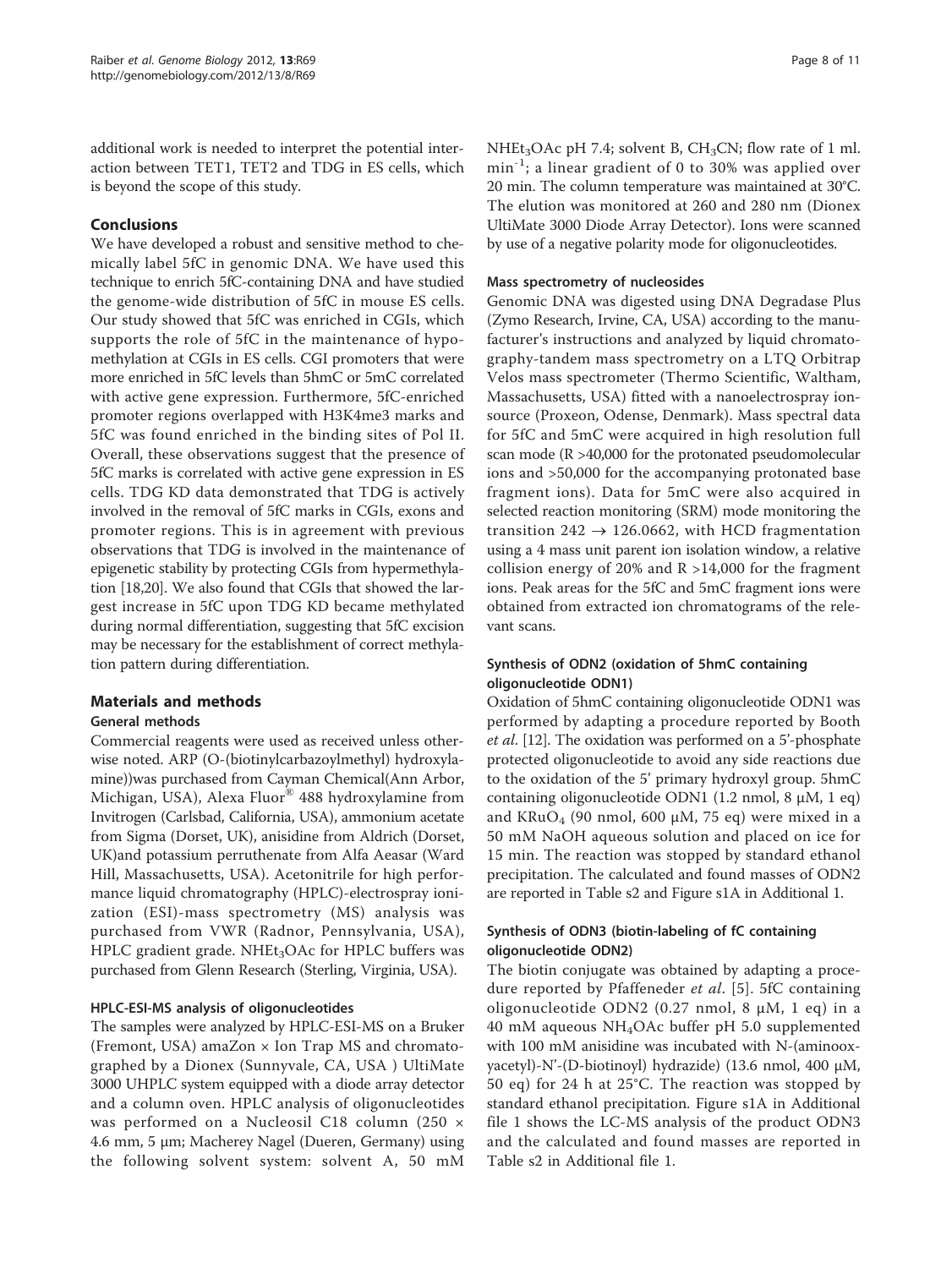In order to control the specificity of the reaction, the same reaction was carried out on ODN1; in the absence of the oxidation step, only the starting material was recovered (Figure s1B in Additional file [1](#page-9-0)).

#### Biotin-labelling of fC in genomic DNA samples

Genomic DNA was prepared by sonicating genomic DNA extracted from mouse embryonic stem cells J1. Genomic DNA was sonicated for  $4 \times 15$  cycles (30 s on, 30 s off pulse) using a Diagenode Bioruptor sonicator in order to obtain 200 to 500 bp fragments. The incubation of genomic DNA samples with ARP was carried out in analogy with the procedure for synthetic oligonucleotides. The final DNA concentration was adjusted to 5 ng/μl in a 40 mM aqueous NH4OAc buffer pH 5.0 supplemented with 100 mM anisidine and 2 mM ARP. After the reaction, the DNA was purified using the GeneJet PCR purification kit (Fermentas, Waltham, Massachusetts, USA) and eluted in 50 µl elution buffer (10 mM Tris-HCl, pH 8.5).

#### Labeling of deoxyribose and oligonucleotide

The biotin conjugates were obtained by adapting a procedure reported by Ide *et al.* [\[14](#page-10-0)]. Therefore, 2-deoxyribose 5-phosphate or abasic sites containing 103-mer (100 μM) was incubated with ARP (2 mM) in phosphate-buffered saline (pH 7) for 1 h at 37°C.

#### Synthesis of abasic sites containing 103-mer

The abasic sites containing 103-mer were obtained in 2 steps starting from the incorporation of uracil into 103-2 DNA using the Dreamtaq polymerase (Fermentas) (Table s1 in Additional file [1\)](#page-9-0). The DNA was then purified using the GeneJet PCR purification kit. Subsequent treatment of the uracil-containing oligonucleotide with Uracil-DNA-Glycosylase (NEB, Ipswich, Massachusetts, USA) afforded the abasic sites containing 103-mer.

### Pulldown experiment and Illumina library preparation

The antibody pulldown experiment was done following a procedure reported by Ficz et al. [\[9\]](#page-10-0). For the chemical pulldown, the ends of the DNA fragments were repaired and paired-end sequencing specific adaptors (Illumina, San Diego, California, U.SA) were ligated using the NEB-Next DNA Sample Prep Reagent Set 1 (NEB). Following adaptor ligation, DNA and 2 μg poly-dI:dC were incubated with 50 μg streptavidin coated magnetic beads (Magne-Sphere Promega, Fitchburg, Wisconsin, USA) in 50 μl 2× binding buffer (10 mM Tris pH 7.5, 1 mM EDTA, 2 M NaCl, 0.1% TWEEN) for 15 minutes at room temperature. Beads were washed with  $5 \times 500$  µl binding buffer and transferred into a new eppendorf. For elution, beads were incubated with 100 μl elution solution (95% formamide, 10 mM EDTA and 400 nM biotin) at 90°C for 5 minutes and the eluant was collected and immediately placed on ice. This step was repeated to elute any residual DNA. Eluted DNA was then precipitated in ethanol and the DNA pellet was resuspended in 15 μl  $ddH_2O$ . Fragments were amplified with 16 cycles using adaptor specific primers (Illumina); fragments ranging between 200 and 500 bp in size were gel purified before cluster generation and sequencing. Sequencing was done on an Illumina Genome Analyzer GAIIX using Cluster Generation v4 and 5 chemistries as well as Sequencing by Synthesis Kit v5. Data collection was performed using Sequencing Control Software v2.6 and 2.9. Real-time Analysis (RTA) 1.6 and 1.9 were used for base calling.

#### Enrichment test by quantitative PCR prior sequencing

Before each pulldown, genomic DNA was spiked with two synthetic oligomers: 1 pg of 103 bp DNA containing one single biotin-fCpG and 10 pg of 103 bp DNA with one single CpG. C-103mer was added 10-fold more than fC-103mer in order to get similar Ct values for both strand amplification. Details on the sequence and primers used are given in Table s1 in Additional file [1](#page-9-0). After pulldown, enrichment was validated by quantitative RT-PCR.

# Culturing of ES cells and RNA interference knockdown of Tet1 and Tdg

Cell culturing was done on J1 ES cells line (129S4/SvJae), purchased from ATCC (catalogue number SCRC-1010) and grown on a  $\gamma$ -irradiated pMEF feeder layer at 37°C and 5%  $CO<sub>2</sub>$  in complete ES medium (DMEM 4,500 mgl<sup>-1</sup> glucose, 4 mM L-glutamine and 110 mg  $l^{-1}$  sodium pyruvate, 15% fetal bovine serum, 100 U of penicillin/100 mg of streptomycin in 100 ml medium, 0.1 mM non-essential amino acids, 50 mM  $\beta$ -mercaptoethanol, 10<sup>3</sup>U LIF ESGRO). RNA interference experiments were performed in J1 ES cells without feeders with three rounds of transfections with siRNA every second day. In the first day  $1 \times$  $10^5$  cells were seeded per well  $(3.8 \text{ cm}^2)$  of a 12-well plate and adherent cells were transfected the next day with 50 pmol siRNA: 3 μl Lipofectamine™2000 complexes in media without antibiotics according to the manufacturer's instructions. After 8 h fresh media with antibiotics was added to the cells. This procedure was repeated 48 and 96 h after the first transfection, both times on cells in suspension. Cells were passaged and transfections were scaled up when necessary. Transfections were done with Dharmacon (Lafayette Colorado, USA) siGENOME siRNA duplexes (Thermo Fisher Scientific, Waltham, Massachusetts, USA) against mouse Tet1 (catalogue number D-062861-01; caacuugcauccacgauua), siGENOME SMARTpool against mouse Tdg (catalogue number M-040666-01; gaagugcaguauacauuug, gaguaaagguuaagaacuu, caaagaagauggcuguuaa, gcaaggaucugucuaguaa) and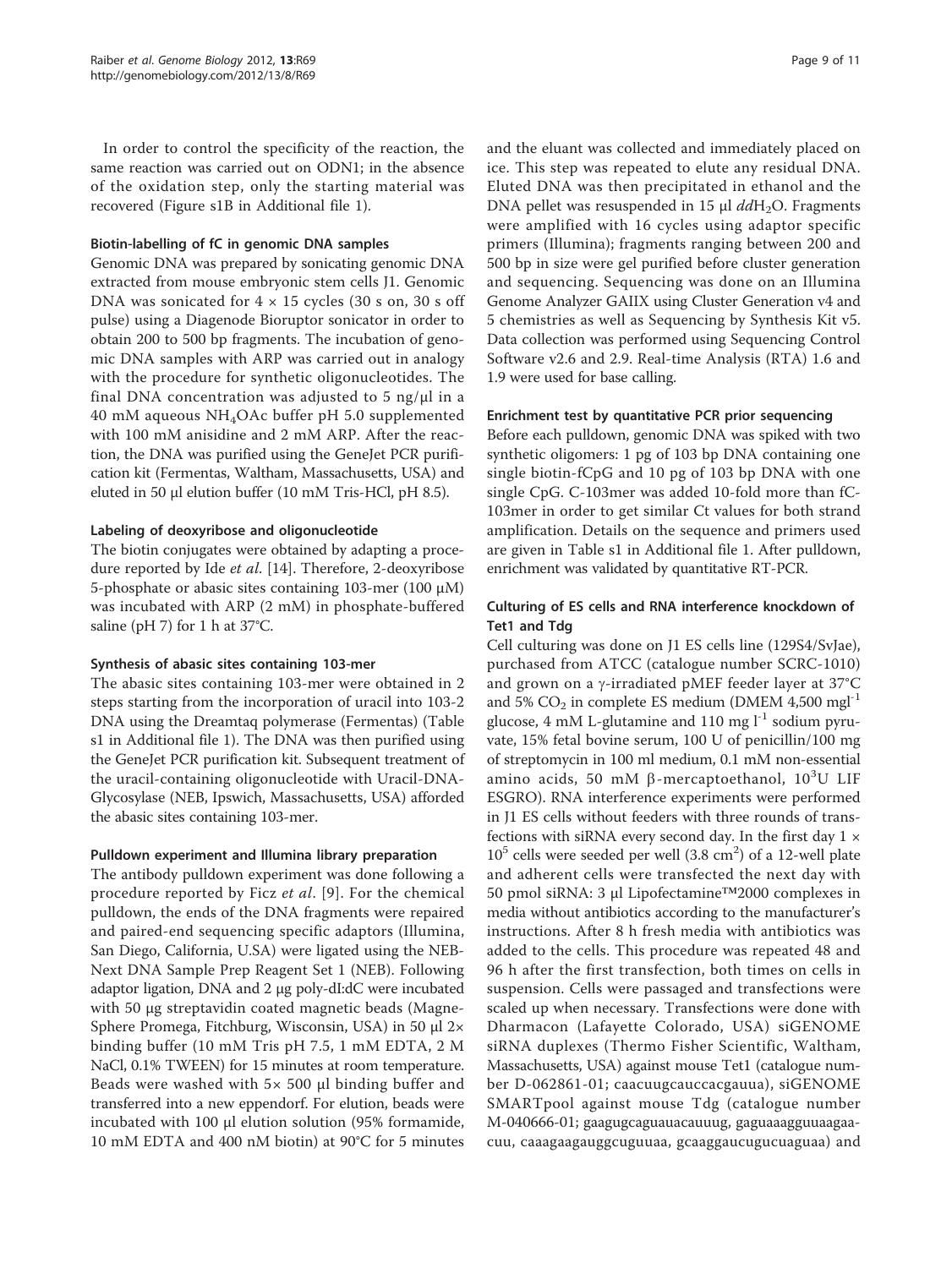<span id="page-9-0"></span>siGENOME non-targeting siRNA#2 (catalogue number D-001210-02; sequence not available). Cells were harvested after three rounds of transfection for DNA/RNA isolation.

#### Bioinformatics and data analysis

Reads in fastq format obtained from the Illumina sequencing pipeline have been aligned against the mouse genome (NCBI version mm9) using bwa [[21](#page-10-0)] with default settings. Before further analyses, only reads unequivocally assigned to a single genomic position (that is, reads mapped with mapq quality of 15 or greater) were retained (see Table s7 in Additional file 1 for details of total number of reads and mapped reads). The libraries enriched for 5hmC and 5mC were downloaded from the Short Read Archive (accession ID ERP000570; run IDs ERR031631 and ERR031628 for 5hmC; run IDs ERR031630 and ERR031627 for 5mC). These libraries were processed as above, although only the first mate of each pair and only the first 40 bases of each read were analyzed in order to conform them with the 5fC sequencing protocol (single-end, 40 cycles).

Genomic regions enriched in 5fC, 5hmC or 5mC were identified with the program rseg [\[22\]](#page-10-0) in mode 2 using the input library as control and setting the bin size to 100 bp. Each replicate was analyzed separately and a consensus enrichment was compiled by intersecting the enriched regions from the two replicates of each treatment. The consensus regions are provided as supplementary files (Additional file 2). The regions affected by the Tet1 or Tdg KD - that is, the regions enriched in 5fC in the KD relative to the control KD - were identified by running rseg in mode 3 with bin size of 100 bp (Additional file 2).

The position of the functional regions (CGI, intron, exons, and so on) as well as the position of CTCF, p300 and Pol II were extracted from the UCSC genome browser [[23](#page-10-0)].

The identification of CGI relatively more enriched in one modification over another was performed by assuming that the number of reads overlapping each CGI follow a negative binomial distribution. The difference between conditions was tested by means of the exact test described in Robinson et al. [[24\]](#page-10-0). These analyses were performed using the R/Bioconductor package edger [\[25](#page-10-0)]. All the analyses not mentioned above were performed by means of samtools [\[26\]](#page-10-0), bedtools [\[27\]](#page-10-0) and custom python and R scripts. MeDIP-seq data for the TDG KO analysis from the HEROIC Consortium (accession ID GSE27468) were aligned with Bowtie in paired-end mode using options -m 1 –best –strata –maxins 700 –chunkmbs 512. Gene ontology annotation was executed via the web service DAVID v6.7 [[28\]](#page-10-0) by means of the Functional Annotation tool [[29\]](#page-10-0).

#### Data access

The raw sequence data used to map 5fC and the position of the 5fC enriched regions for each library have been deposited at NCBI Gene Expression Omnibus under accession number GSE40148.

# Additional material

[Additional file 1: S](http://www.biomedcentral.com/content/supplementary/gb-2012-13-8-r69-S1.DOCX)upplementary figures and tables.

[Additional file 2: G](http://www.biomedcentral.com/content/supplementary/gb-2012-13-8-r69-S2.ZIP)enomic coordinates of 5fC-, 5hmC- and 5mCenriched regions in wild type and knockdown. These bed files report the genomic positions of the regions enriched in 5fC, 5hmC and 5mC. The reported regions are the intersection of the enrichment between two replicates. For each region, the position of the nearest CGI is also shown (where multiple CGIs have the same distance, only the first one is reported). The columns in these files are: 1) chrom (chromosome); 2) start (enriched region start); 3) end (enriched region end); 4) name (ID for enriched region); 5, value (unused column); 6) strand (strand (always +)); 7) cgi\_start (nearest CGI start); 8, cgi\_end (nearest CGI end); 9) cgi\_id (CGI ID (from UCSC genome browser table cpgIslandExt.bed)); 10) cgi\_dist (distance of CGI from enriched region (0 if overlapping)). The files in the zipped directory are: fc.enriched.cgi.bed (regions enriched in 5fC in wild-type); fc\_sirna\_ctrl.enriched.cgi.bed (regions enriched in 5fC in siRNA control); fc\_tdg\_vs\_ctrl.enriched.cgi.bed (regions enriched in 5fC in TDG KD relative to siRNA control); hmc.enriched.cgi.bed (regions enriched in 5hmC wild-type); mc.enriched.cgi.bed (regions enriched in mC wild type).

#### Abbreviations

5caC: 5-carboxylcytosine; 5fC: 5-formylcytosine; 5hmC: 5 hydroxymethylcytosine; 5mC: 5-methylcytosine; ARP: aldehyde reactive probe; bp: base pair; CGI: CpG island; DP: DNA pulldown; ES: embryonic stem; ESI: electrospray ionization; H3K4me3: histone H3 tri-methylated at lysine 4; hMeDIP: 5-hydroxymethylcytosine DNA immunoprecipitation; HPLC: high performance liquid chromatography; IAP LTR: intracisternal A particle long terminal repeat; KD: knockdown; KO: knockout; LINE: long interspersed element; MeDIP: 5-methylcytosine DNA immunoprecipitation; MEF: mouse embryonic fibroblast; MS: mass spectrometry; Pol II: RNA polymerase II; siRNA: small interfering RNA; TDG: thymine DNA glycosylase; TET: ten-eleven translocation; UTR: untranslated region.

#### Acknowledgements

EAR is a Herchel Smith Fellow. MB and HB are supported by the Centre for Trophoblast Research, MB is a Next Generation Research Fellow. MJB is supported by a BBSRC studentship. The WR lab is supported by BBSRC, MRC, the Wellcome Trust, EU EpiGeneSys and BLUEPRINT. The SB lab is supported by core funding from Cancer Research UK. We would like to thank F Krueger for bioinformatics assistance and K Tabbada for sequencing.

#### Author details

<sup>1</sup>Department of Chemistry, University of Cambridge, Lensfield Road, Cambridge, CB2 1EW, UK. <sup>2</sup>Cancer Research UK, Cambridge Research Institute, Li Ka Shing Centre, Robinson way, Cambridge, CB2 0RE, UK. <sup>3</sup> Epigenetics Programme, The Babraham Institute, Babraham Research Campus, Cambridge CB22 3AT, UK. <sup>4</sup>Centre for Trophoblast Research, University of Cambridge, Physiology Building, Downing Street, Cambridge CB2 3EG, UK. <sup>5</sup>Proteomics Research Group, The Babraham Institute Babraham Research Campus, Cambridge CB22 3AT, UK. <sup>6</sup>School of Clinical Medicine, The University of Cambridge, Addenbrooke's Hospital, Hills Road, Cambridge, CB2 0SP, UK.

#### Authors' contributions

EAR designed and performed the study and wrote the manuscript; DB performed data analysis and provided feedback on the manuscript; GF assisted with study design, carried out sample preparation and provided feedback on